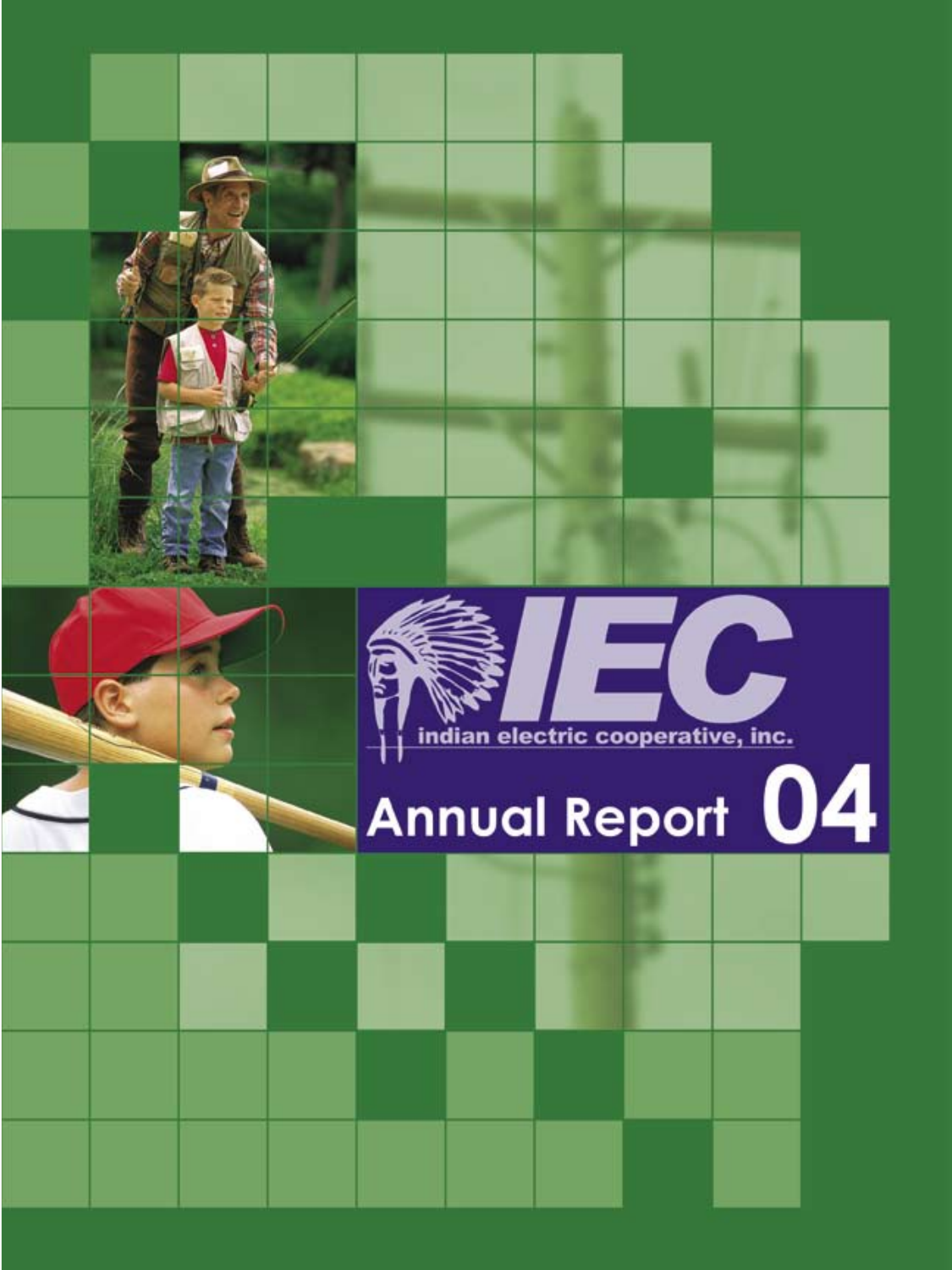## Corporate Profile & Purpose

reated 65 years ago by<br>
people joining together<br>
to improve the quality<br>
of life for themselves an<br>
their neighbors, Indian Electric Cooppeople joining together to improve the quality of life for themselves and erative meets that objective daily by delivering quality electric service at the lowest possible price.

As a consumer-owned, non-profit distribution cooperative, IEC supplies electricity and related products to its members in all or portions of seven north-central and northeastern Oklahoma counties including Creek, Kay, Noble, Osage, Pawnee, Payne and Tulsa.

Incorporated Aug. 1, 1939, IEC now provides 12,707 members with services to 18,381 homes and businesses through 3,481 miles of distribution line covering a service territory of 2,500 square miles. IEC employs 78 people and has headquarters in Cleveland, a district office in Fairfax and a warehouse in Pawnee.

IEC is governed by a board of trustees from each of the cooperative's nine districts. Each trustee is elected to serve a three-year term.

All cooperative members have equal voting rights along with the opportunity to vote at the cooperative's district and annual meetings.

### Mission Statement

Indian Electric Cooperative is a member-owned organization dedicated to the delivery of quality electric power, related value-added services and the investment in our communities that contribute to the quality of life for the membership.



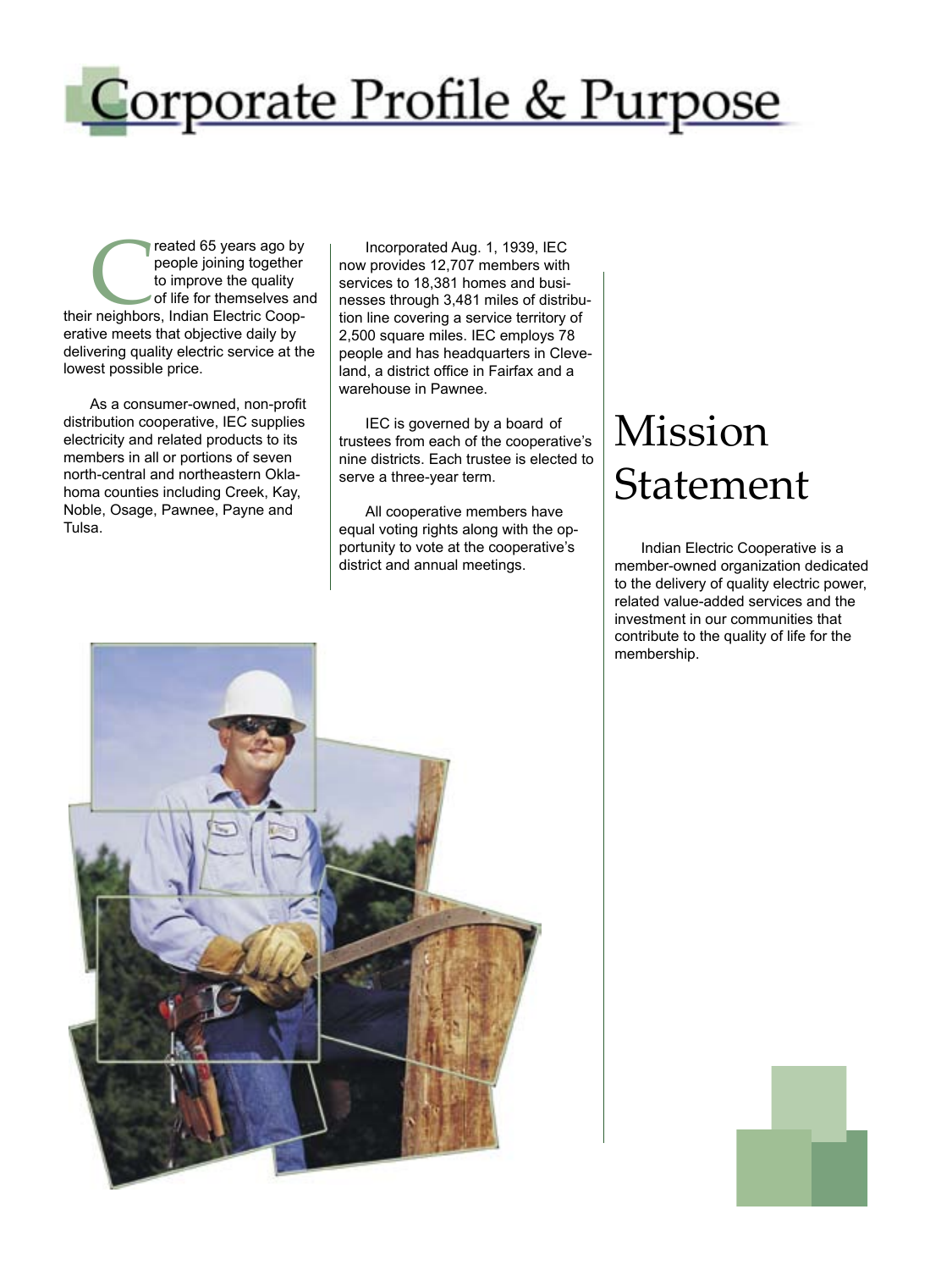# <u>hallenges</u>

### President's and General Manager's Message

I has been a good year for<br>Indian Electric. Unlike 2004<br>we have seen extremely<br>high usage during the warn<br>summer months while avoiding any t has been a good year for Indian Electric. Unlike 2004, we have seen extremely high usage during the warm major storm damage. In addition to the many new services constructed, we are approaching the completion of our Geographic Information System (GIS) project. This will allow us to identify the exact location of every pole, transformer, and other apparatus on our system. With the detailed information provided by the GIS system, we will be able to restore outages more quickly and produce up-to-date detailed system maps at the cooperative. These maps are used by our engineering and operations departments on a daily basis.

While we enjoy looking back over the successful past year, we must anticipate and meet upcoming challenges the new year will bring. The biggest of these challenges will be an increase in the cost of wholesale power. While the majority of our power, generated by Associated Electric Cooperative and purchased from KAMO Power in Vinita, is produced with coal, we are not immune to the rising costs evidenced in the oil and gas industry. Associated and KAMO must meet the ever increasing need for power within northeast Oklahoma and Missouri while meeting the stringent environmental standards set for by the Environmental Protection Agency (EPA) and other federal agencies. Wholesale power costs account for almost 60 percent of the total expenses of IEC and we will be working closely with these organizations to keep increases to a minimum.

The IEC 'family' suffered a great loss with the untimely passing of our longest tenured board member, J. W. Perry of Cleveland. J. W. was the only person to ever serve as President of IEC, KAMO Power, the Oklahoma Association of Electric Cooperatives (our statewide organization) and the Grand River Dam Authority at various times

during his career. His knowledge and leadership will be greatly missed.

At this annual meeting we will be asking you to consider amending the cooperative's bylaws in what your board feels will allow us to continue to operate the cooperative as efficiently as possible. The board is proposing to reduce the number of trustees from eleven to nine. This will require an amendment to the bylaws as detailed below. We hope you will give consideration to this impor-

Jain Vickey any

tant change.

The board of trustees, management and staff of Indian Electric Cooperative strive to provide the best service possible to you. We never forget that we are owned by those we serve and eagerly look forward to providing quality service for many years to come.

linhscole

President, Board of Trustees General Manager

### Proposed Amendments to the Cooperative Bylaws

Your board of trustees is proposing to amend Article IV of the Bylaws to provide for a reduction in the number of trustees from eleven (11) to nine (9). The effect of the proposed amendments would be to provide for the election of a single trustee from each trustee district and to authorize and obligate the board to review the district boundary lines from time to time to insure each district provides, as nearly as possible, equal representation to members residing in each district with those residing in any others.

If the proposed amendments are approved:

• Section 4.01 will be amended to reduce the number of trustees from eleven (11) to nine (9).

• Section 4.04 will be amended to provide for one (1) trustee to be elected from each of the nine (9) districts and to instruct the board of trustees to review, and if necessary, redraw the district lines from time to time to maintain equal representation of the members. Currently, this section contemplates eleven (11) trustees and would require the board to review the districts not less than ninety (90) days before the next annual meeting.

• Sections 4.05(b), 4.06(d) and 4.07 will be amended to conform the language to the fact there would now be only nine (9) trustees with a single trustee to be elected from each trustee district.

All of the proposed amendments would become effective as of August 1, 2006 in time for the nomination and election of trustees whose terms expire and come up for re-election at the 2006 annual meeting and the giving of all notices necessary for the ensuing district meetings and the annual meeting.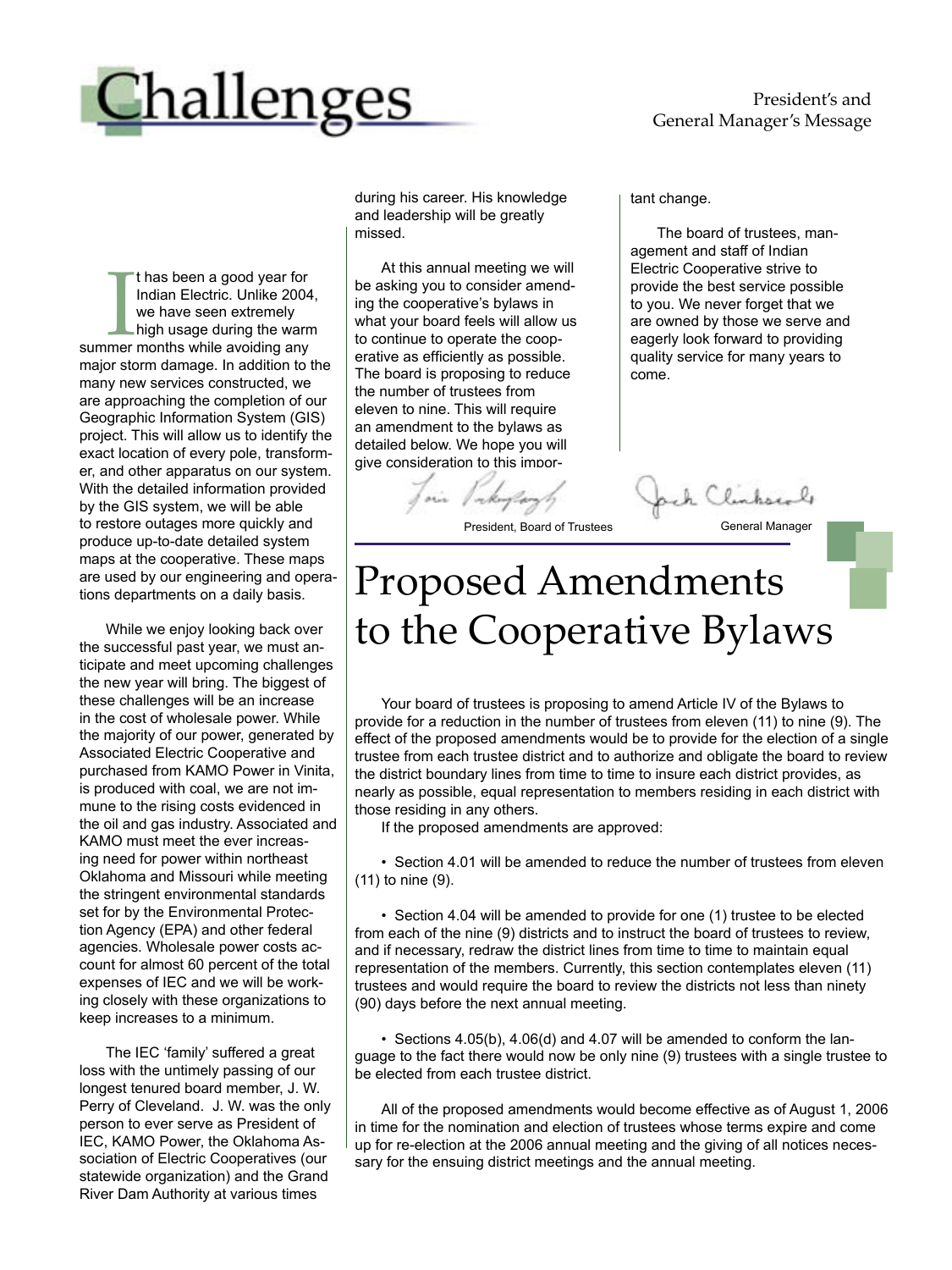<u> Revenue & Patronage Capital</u>

For the years ended December 31, 2004 and 2003

|                                         | 2004         | 2003         |  |
|-----------------------------------------|--------------|--------------|--|
| <b>Operating revenues</b>               | \$25,128,531 | \$24,628,995 |  |
| <b>Operating expenses:</b>              |              |              |  |
| Cost of power                           | 13,279,098   | 13,130,929   |  |
| Distribution expense - operations       | 1,803,685    | 1,499,197    |  |
| Distribution expense - maintenance      | 1,664,792    | 1,456,048    |  |
| Consumer accounts                       | 1,532,863    | 1,506,195    |  |
| Customer service and information        | 310,368      | 389,145      |  |
| Administrative and general              | 2,437,337    | 2,419,830    |  |
| Depreciation                            | 2,238,647    | 2,258,573    |  |
| <b>Taxes</b>                            | 487,891      | 486,567      |  |
| Interest on long-term debt              | 1,347,192    | 1,535,920    |  |
| Other interest and deductions           | 138,748      | 102,806      |  |
| <b>Total operating expenses</b>         | 25,240,621   | 24,785,210   |  |
| <b>Net operating expenses</b>           | (112,090)    | (156, 215)   |  |
| Non-operating margins:                  |              |              |  |
| Interest income                         | 188,971      | 200,792      |  |
| Other                                   | 235,991      | 101,177      |  |
| <b>Total non-operating expenses</b>     | 424,962      | 301,969      |  |
| Generation and transmission cooperative |              |              |  |
| and other capital credits               | 402,286      | 374,192      |  |
| Net margins for year                    | 715,158      | 519,946      |  |
| Patronage capital - beginning of year   | 29,257,261   | 29,040,728   |  |
| Retirement of capital credits           | (108, 483)   | (303, 413)   |  |
| Patronage capital - end of year         | \$29,863,936 | \$29,257,261 |  |
|                                         |              |              |  |



2005 Annual Meeting

Notice is hereby given that the 2005 Annual Meeting of Members of Indian Electric Cooperative, Inc. will be held at 10 a.m. Saturday, Oct. 22, 2005, at the Cleveland High School Gymnasium located in Cleveland, Pawnee County, Oklahoma.

Purpose of the meeting is to act on the following matters:

1. Reports of Officers and Trustees;

2. Election of Cooperative Trustees from Districts 3, 6, and 9;

3. All other business that may come before the meeting or any adjournments thereof.

Registration for the 2005 Annual Meeting will commence

at 8:15 a.m., Saturday, Oct. 22, and the meeting will be called to order at 10 a.m.

Each membership, whether it is a single membership or a joint membership, shall be entitled to one vote in any matter that may come before the meeting.

Memberships other than residential must present a letter on organizational stationery, signed by a recognized official of the organization, indicating the bearer as the official voting representative of the organization. The bearer must present the letters at the time of registration.

Secretary, Board of Trustees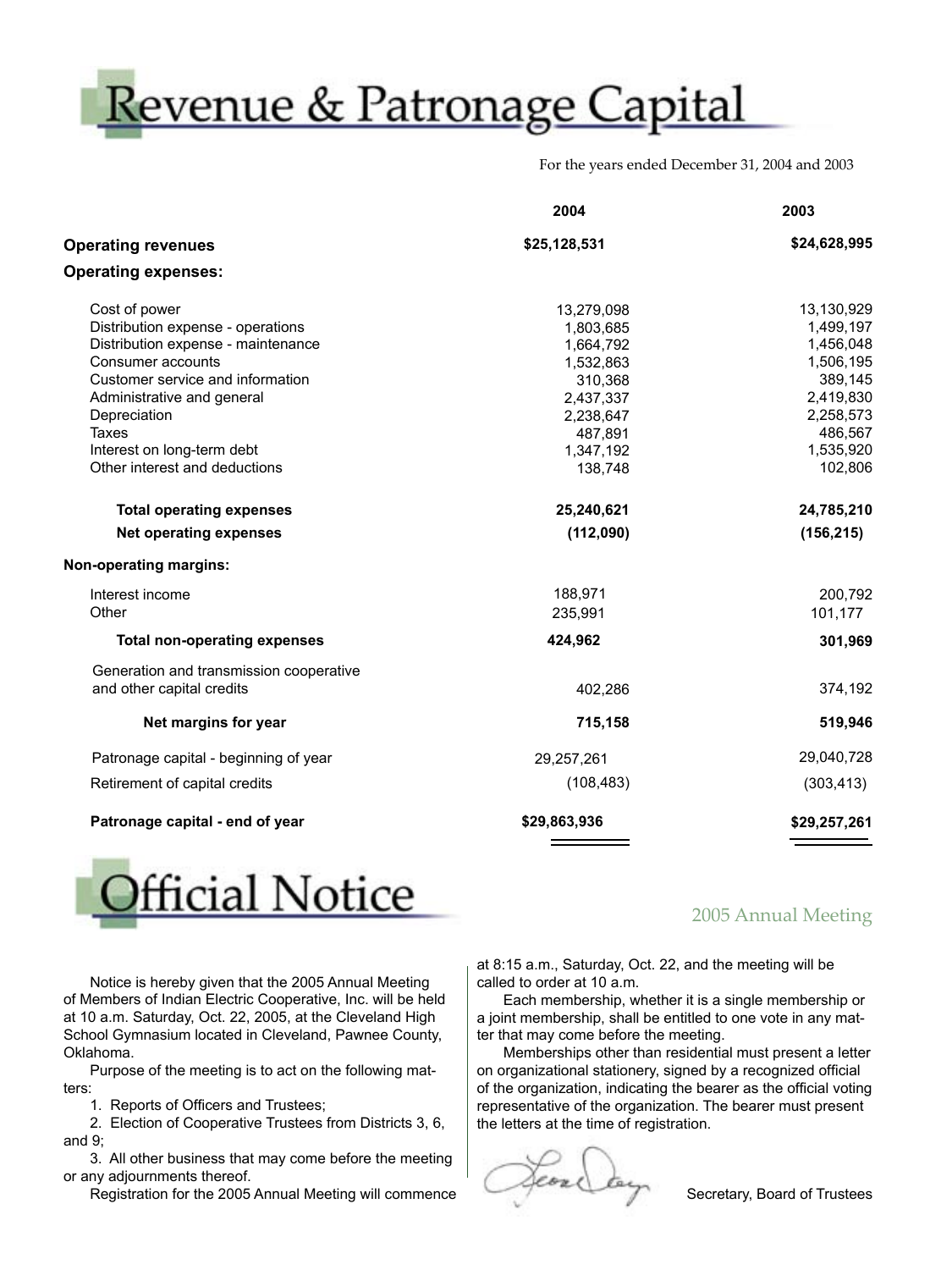## **Balance Sheet**

as of December 31, 2004

#### **Assets:**

|                     | Electric plant in service<br>Less depreciation        | \$78,580,195<br>25,555,657 | 53,024,538 |
|---------------------|-------------------------------------------------------|----------------------------|------------|
| <b>WHAT</b>         |                                                       |                            |            |
| <b>WE OWN</b>       |                                                       |                            |            |
|                     | Cash                                                  |                            | 553,532    |
|                     | Investments                                           |                            | 11,963,803 |
|                     | Receivables                                           |                            | 3,713,779  |
|                     | Material and supplies                                 |                            | 264,102    |
|                     | Prepayments, other accrued assets and deferred debits |                            | 1,141,403  |
|                     | <b>Total</b>                                          |                            | 70,661,157 |
|                     |                                                       |                            |            |
| <b>Liabilities:</b> |                                                       |                            |            |

| <b>WHAT</b><br><b>WE OWE</b>   | Long term debt<br>Current maturities of long term debt<br>Member deposits<br>Accounts payable<br>Deferred credits<br>Other liabilities | 33,410,739<br>1,921,000<br>1,282,260<br>1,471,045<br>154,977<br>427,779 |
|--------------------------------|----------------------------------------------------------------------------------------------------------------------------------------|-------------------------------------------------------------------------|
| <b>OUR</b><br><b>NET WORTH</b> | Membership fees<br>Patronage capital<br>Other equities                                                                                 | 707,850<br>29,863,936<br>1,421,571                                      |

**Total 70,661,157**

### **Use of Revenue**



I am pleased to present the 2004 financial results for Indian Electric Cooperative. The cooperative's 2004 financial statements were audited by Briscoe, Burke & Grigsby, LLP, Certified Public Accountants, and George Nobles, CPA, audited the Operation Round Up<sup>®</sup> financial records reported on page 6 of this annual report. In their opinions, the 2004 financial statements present fairly, in all material respects, the financial position and results of operation for Indian Electric Cooperative and the IEC Foundation in conformity and generally accepted accounting principles.

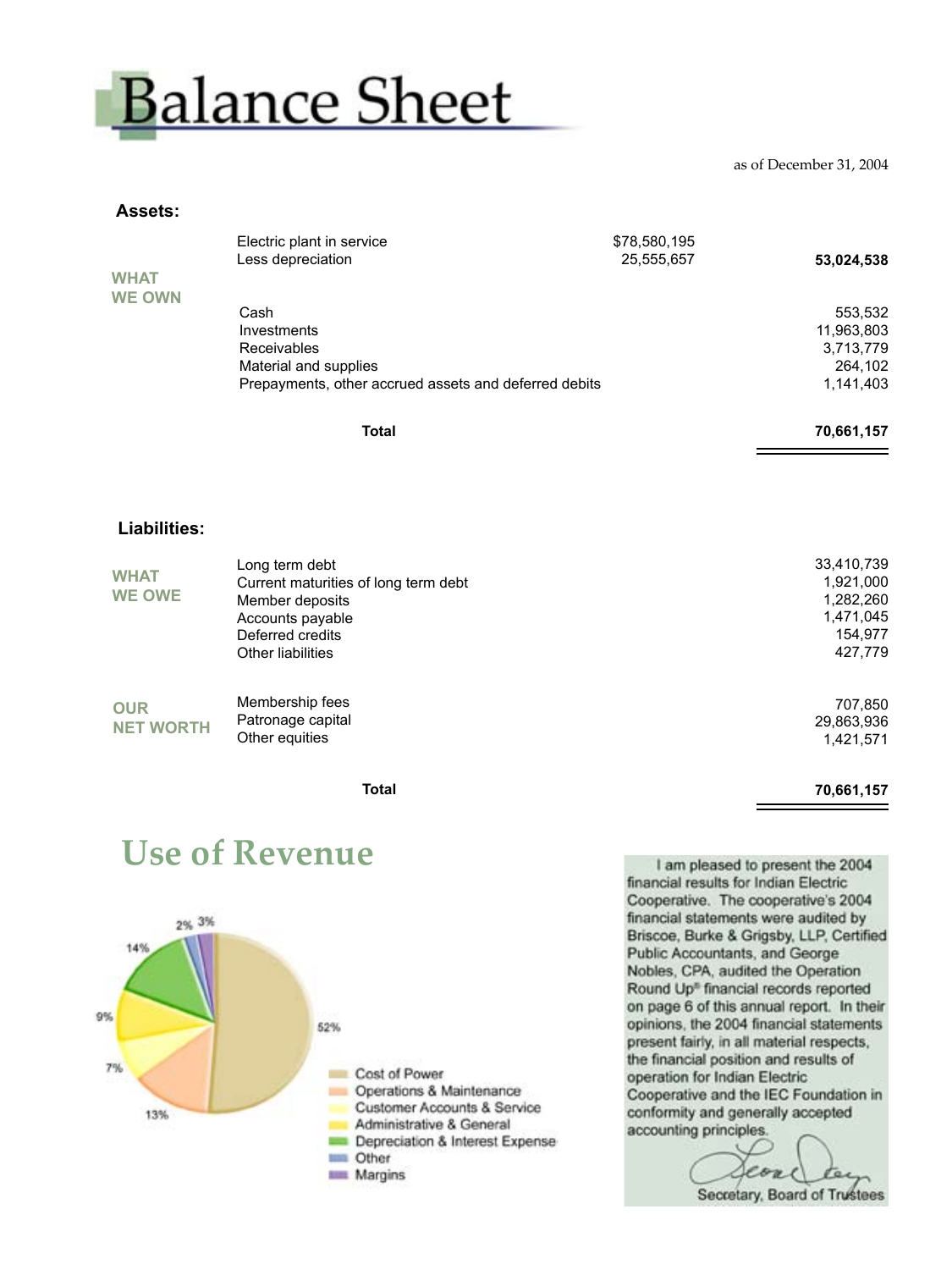# Operation Round Up®

Financial Statements for years ended December 31

|                                                             | 2004                 | 2003               |
|-------------------------------------------------------------|----------------------|--------------------|
| <b>Changes in unrestricted net assets:</b>                  |                      |                    |
| Revenues:                                                   |                      |                    |
| <b>Operation Round Up</b>                                   | \$40,111.81          | \$41,557.87        |
| Investment income                                           | 1,094.98             | 1,559.86           |
| Total                                                       | 41,206.79            | 42, 117.73         |
| Expenses:                                                   |                      |                    |
| <b>Grants to:</b>                                           |                      |                    |
| Fire and police agencies                                    | 1,050.00             | 4,900.00           |
| <b>Educational organizations</b><br>Religious organizations | 3,300.00             | 7,771.83           |
| Health care organizations                                   | 0.00<br>2,000.00     | 500.00<br>2,000.00 |
| Civic organizations                                         | 2,822.17             | 5,293.98           |
| <b>Public libraries</b>                                     | 1,000.00             | 0.00               |
| Total                                                       | 10,172.17            | 20,465.81          |
| <b>Neighbor Assistance:</b>                                 |                      |                    |
| Food and household staples                                  | 1,223.57             | 3,880.06           |
| Medical and dental care                                     | 1,265.73             | 2,812.43           |
| Clothing                                                    | 0.00                 | 100.00             |
| Home improvements                                           | 1,459.72             | 1,185.00           |
| House and car payments<br>Miscellaneous                     | 22,047.34            | 27,522.16          |
|                                                             | 1,062.22             | 400.00             |
| Total                                                       | 27,058.58            | 35,899.65          |
| <b>Support Expenses:</b>                                    |                      |                    |
| Audit fees                                                  | 1,175.00             | 1,175.00           |
| Office supplies                                             | 104.50               | 24.38              |
| Travel expense                                              | 2,690.26             | 2,178.72           |
| Postage                                                     | 0.00                 | 37.00              |
| Miscellaneous                                               | 100.00               | 141.70             |
| Total                                                       | 4,069.31             | 3,556.80           |
| Increase (Decrease) in unrestricted net assets              | (93.27)              | (16, 804.53)       |
| Net assets at beginning of year                             | 56,474.01            | 73,278.54          |
| Net assets at end of year                                   | 56,380.74            | 56,474.01          |
|                                                             |                      |                    |
| Assets:<br>Cash                                             |                      | 3,301.52           |
| Savings                                                     | 2,113.27<br>3,214.55 | 3,172.49           |
| Investments                                                 | 51,052.92            | 50,000.00          |
| <b>Total Assets</b>                                         | 56,380.74            | 56,474.01          |
| <b>Liabilities and net assets:</b>                          |                      |                    |
| <b>Total liabilities</b>                                    | 0.00                 | 0.00               |
| <b>Net assets:</b>                                          |                      |                    |
| Unrestricted                                                | 56,380.74            | \$56,474.01        |
|                                                             |                      |                    |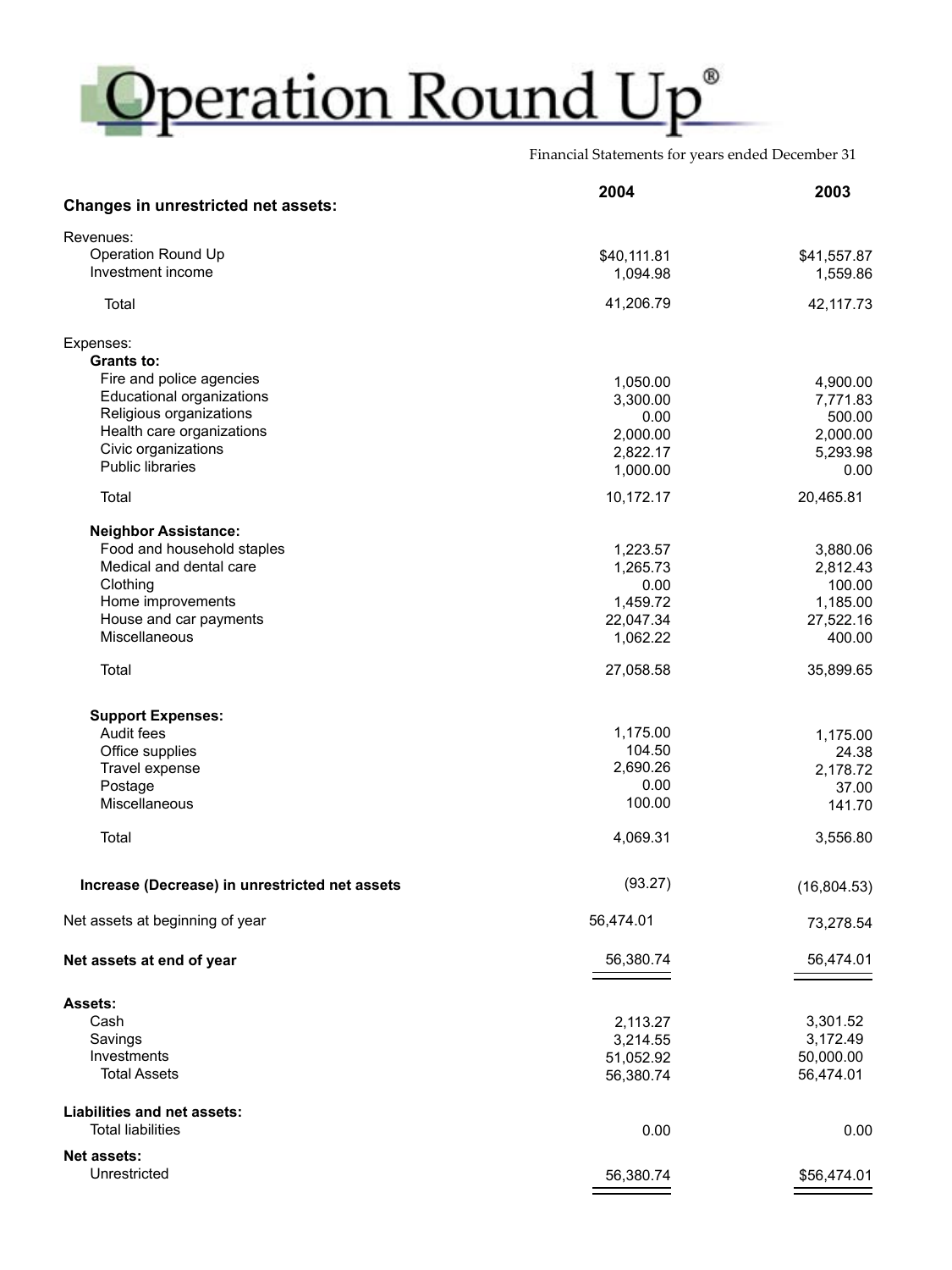## <u>inutes</u>

The 65<sup>th</sup> Annual Meeting of Members of Indian Electric Cooperative, Inc. was held at the Cleveland High School Multi-Purpose Room and Gymnasium on Saturday, October 23, 2004. At approximately 10:00 a.m., Wanda Foster, President of the Board of Trustees, called the meeting to order.

Ms. Foster introduced members of Cleveland American Legion Post #3 who led a salute to the Flag of the United States. Dr. Gene Perry, Pastor of Westport Baptist Church, delivered the invocation. Indian Electric employees Janice Brown, Amanda Ramsay, Karen Davis and Teresa Robertson sang the National Anthem.

Betty Buck, Councilwoman for the City of Cleveland, was introduced and, in turn welcomed all visitors to Cleveland.

President Foster advised that Berry Keeler, Secretary of the Board of Trustees, would serve as Secretary of the Annual Meeting. Mr. Keeler was introduced and conducted several prize drawings.

Following the prize drawings, Mr. Keeler informed that the membership of the Cooperative currently has 12,707 members and the Bylaws require that five-percent of the members must register their attendance in order to constitute a quorum and have a legal meeting. He reported 649 had registered and declared a quorum in attendance.

A true copy of the official Notice of the Annual Meeting of Members for 2004 was mailed to all members in accordance with the Bylaws of the Cooperative.

Mr. Keeler then called for any additions or corrections to the minutes of the 2003 Annual Meeting. There were no additions or corrections and on

motion duly made and seconded, the minutes of the 2003 Annual Meeting of Members were declared approved as written. Mr. Keeler turned the meeting back to President Foster.

President Foster introduced Mike Spradling, Indian Electric's statewide representative, who introduced honored guests and visiting Cooperative representatives. He further introduced members of the Board of Trustees.

The next order of business was the election of Trustees to the Cooperative's Board to represent Districts 3, 6 and 9 for the next three years. President Foster turned the chair over to Ron Barber, Corporate Counsel. Mr. Barber explained results of district meetings, stating the incumbent Trustees in each of the districts were unopposed and by reason thereof became the official nominees. Those individuals were named as J. W. Perry, district 3; Loris Peckenpaugh, district 6; and Berry Keeler and Rock Reese, district 9. Mr. Barber then called for a motion to elect those nominees to their respective districts by acclamation. Motion was made, seconded and carried. J. W. Perry will represent district 3, Loris Peckenpaugh will represent district 6, and Berry Keeler and Rock Reese will represent district 9, all for three-year terms.

Mr. Barber turned the meeting back to President Foster who conducted additional prize drawings. Ms. Foster then introduced General Manager Jack Clinkscale. Mr. Clinkscale made a presentation to the membership, emphasizing the many and very worthwhile contributions made by Operation Roundup and the importance of joining. He further expressed gratitude to employees of Indian Electric and to members, particularly for their support in self regulation. Mr.

Clinkscale then introduced employee and entertainer Thomas Martinez and Wild Frontier who performed before the audience.

Secretary Wanda Foster conducted more prize drawings with bicycles and grand prizes presented at the conclusion.

There being no further business, the 2004 Annual Meeting of Members adjourned.